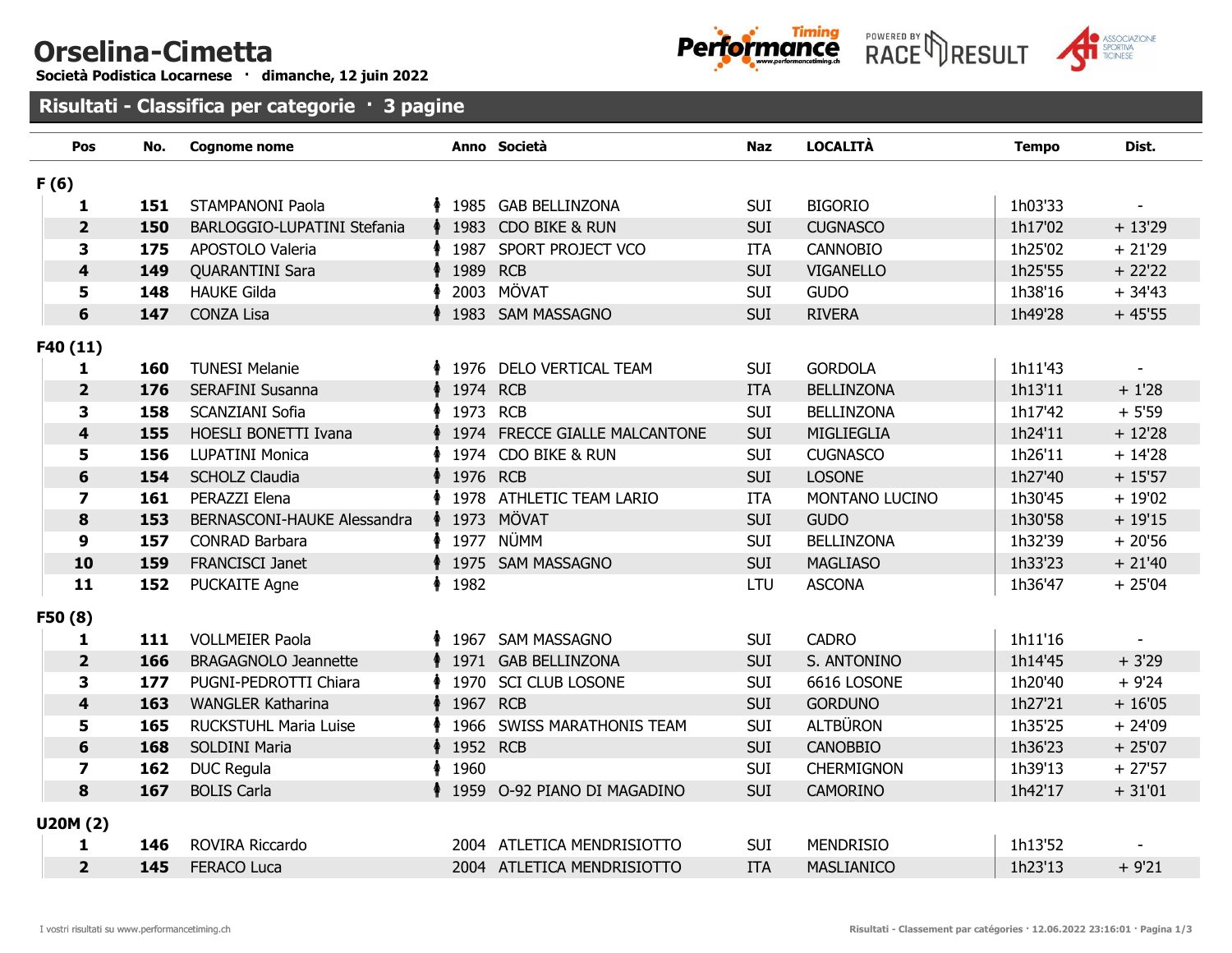|          | Pos                     | No. | <b>Cognome nome</b>      |          | Anno Società                 | <b>Naz</b> | <b>LOCALITÀ</b>          | <b>Tempo</b> | Dist.    |
|----------|-------------------------|-----|--------------------------|----------|------------------------------|------------|--------------------------|--------------|----------|
| M20 (16) |                         |     |                          |          |                              |            |                          |              |          |
|          | 1                       | 178 | DELORENZI Roberto        |          | 1997 DELO VERTICAL TEAM      | <b>SUI</b> | <b>SIGIRINO</b>          | 55'54        |          |
|          | $\overline{\mathbf{2}}$ | 179 | FUMI Edoardo             |          | 1991 CDO BIKE&RUN            | <b>SUI</b> | <b>CASTANEDA</b>         | 1h01'14      | $+5'20$  |
|          | 3                       | 114 | <b>NANI Luca</b>         |          | 1993 CLARO-PIZZO 2500PLUS    | <b>SUI</b> | S. ANTONINO              | 1h01'39      | $+5'45$  |
|          | 4                       | 106 | <b>BARLOGGIO Damiano</b> |          | 1984 CDO BIKE & RUN          | <b>SUI</b> | <b>CUGNASCO</b>          | 1h04'41      | $+8'47$  |
|          | 5                       | 107 | STUTZ Jan                |          | 1989 VIRTUS LOCARNO          | <b>SUI</b> | ZÜRICH                   | 1h06'07      | $+10'13$ |
|          | 6                       | 109 | <b>JURIETTI Gioele</b>   |          | 1995 MOESA RUNNERS           | <b>SUI</b> | <b>CLARO</b>             | 1h06'52      | $+10'58$ |
|          | $\overline{\mathbf{z}}$ | 115 | <b>NANI Lorenzo</b>      |          | 1986 CLARO-PIZZO 2500PLUS    | <b>SUI</b> | MONTE CARASSO            | 1h11'14      | $+15'20$ |
|          | 8                       | 183 | <b>GIULIANO Doinique</b> |          | 1995 FORMAGELLA NOSTRANA     | <b>AUT</b> | <b>BRIONE S. MINUSIO</b> | 1h14'54      | $+19'00$ |
|          | 9                       | 113 | <b>GUIDINETTI Davide</b> |          | 1989 SAED ETIOPIA            | <b>SUI</b> | <b>LOSONE</b>            | 1h15'49      | $+19'55$ |
|          | 10                      | 102 | STUTZ Julian             |          | 1991 GYMTONIC                | <b>SUI</b> | <b>CARONA</b>            | 1h21'31      | $+25'37$ |
|          | 11                      | 110 | <b>CURTI Elvis</b>       |          | 1983 ATLETICA PIDAGGIA 15.28 | <b>ITA</b> | <b>PORLEZZA</b>          | 1h23'07      | $+27'13$ |
|          | 12                      | 103 | MARZULLO Davide          | 1986     |                              | <b>SUI</b> | <b>LUGANO</b>            | 1h29'38      | $+33'44$ |
|          | 13                      | 108 | PROROKOVIĆ Krsto         | 1993     |                              | <b>MNE</b> | <b>LUGANO</b>            | 1h33'51      | $+37'57$ |
|          | 14                      | 104 | <b>BOTTINELLI Ivan</b>   | 1986     |                              | <b>SUI</b> | <b>BIOGGIO</b>           | 1h42'53      | $+46'59$ |
|          | 15                      | 112 | <b>GRASSI Luca</b>       |          | 1985 ATLETICA PIDAGGIA 15.28 | <b>ITA</b> | <b>PORLEZZA</b>          | 1h43'25      | $+47'31$ |
|          | DNF - Ritirati (1)      |     |                          |          |                              |            |                          |              |          |
|          | <b>DNF</b>              | 184 | <b>DELCO</b> Gregorio    |          | 1992 TRI TEAM TICINO         | <b>SUI</b> | RIAZZINO                 | Ritirato     |          |
|          |                         |     |                          |          |                              |            |                          |              |          |
| M40 (13) |                         |     |                          |          |                              |            |                          |              |          |
|          | 1                       | 125 | <b>CALABRESI Nicola</b>  | 1982     |                              | <b>SUI</b> | <b>PIANEZZO</b>          | 1h05'14      |          |
|          | $\overline{\mathbf{2}}$ | 169 | SPESSOT Simone           |          | 1982 TEAM COMACINA           | <b>SUI</b> | <b>VIGANELLO</b>         | 1h07'46      | $+2'32$  |
|          | 3                       | 182 | <b>STIVANELLO Enrico</b> | 1973 RCB |                              | <b>SUI</b> | <b>BELLINZONA</b>        | 1h08'04      | $+2'50$  |
|          | $\overline{\mathbf{4}}$ | 126 | <b>MALNATI Andrea</b>    |          | 1977 OCR TICINO              | <b>SUI</b> | <b>MEZZOVICO</b>         | 1h10'16      | $+5'02$  |
|          | 5                       | 124 | <b>FISCHER Oliver</b>    |          | 1977 TRIAMT                  | <b>SUI</b> | <b>OBFELDEN</b>          | 1h11'47      | $+6'33$  |
|          | 6                       | 119 | <b>HORN Lorenz</b>       | 1978     |                              | <b>GER</b> | <b>CUGNASCO</b>          | 1h11'59      | $+6'45$  |
|          | $\overline{\mathbf{z}}$ | 118 | <b>BADER Alessandro</b>  |          | 1976 USC CAPRIASCHESE        | <b>SUI</b> | <b>BIDOGNO</b>           | 1h12'35      | $+ 7'21$ |
|          | 8                       | 120 | <b>IACONI</b> Leo        |          | 1979 TRI TEAM TICINO         | <b>SUI</b> | <b>LOSONE</b>            | 1h14'26      | $+9'12$  |
|          | 9                       | 185 | <b>PESCE Gabriele</b>    |          | 1975 ATHLETIC TEAM LARIO     | <b>ITA</b> | LURATE CACCIVIO          | 1h19'23      | $+14'09$ |
|          | 10                      | 170 | <b>MRAS Martin</b>       | 1977     |                              | <b>SUI</b> | <b>PONTRESINA</b>        | 1h22'13      | $+16'59$ |
|          | 11                      | 117 | <b>GENERELLI Angelo</b>  |          | 1975 GOV                     | <b>SUI</b> | GORDEVIO                 | 1h23'45      | $+18'31$ |
|          | 12                      | 121 | <b>CALETTI</b> Gabriele  | 1974     |                              | <b>SUI</b> | <b>GIUBIASCO</b>         | 1h31'21      | $+26'07$ |
|          | 13                      | 122 | <b>BASSANINI Michele</b> | 1978     |                              | <b>ITA</b> | <b>PREGASSONA</b>        | 1h40'34      | $+35'20$ |
| M50 (10) |                         |     |                          |          |                              |            |                          |              |          |
|          | 1                       | 136 | <b>MASSERA Fabio</b>     |          | 1968 SAIM ISONE-MEDEGLIA     | SUI        | <b>ISONE</b>             | 1h04'14      | $\sim$   |
|          | $\overline{\mathbf{2}}$ | 171 | <b>MERONI Alberto</b>    | 1970 RCB |                              | <b>SUI</b> | <b>BELLINZONA</b>        | 1h07'39      | $+3'25$  |
|          | 3                       | 172 | ZAMBONI Andrea           |          | 1970 ZETH                    | <b>SUI</b> | <b>GORDOLA</b>           | 1h09'55      | $+ 5'41$ |
|          |                         |     |                          |          |                              |            |                          |              |          |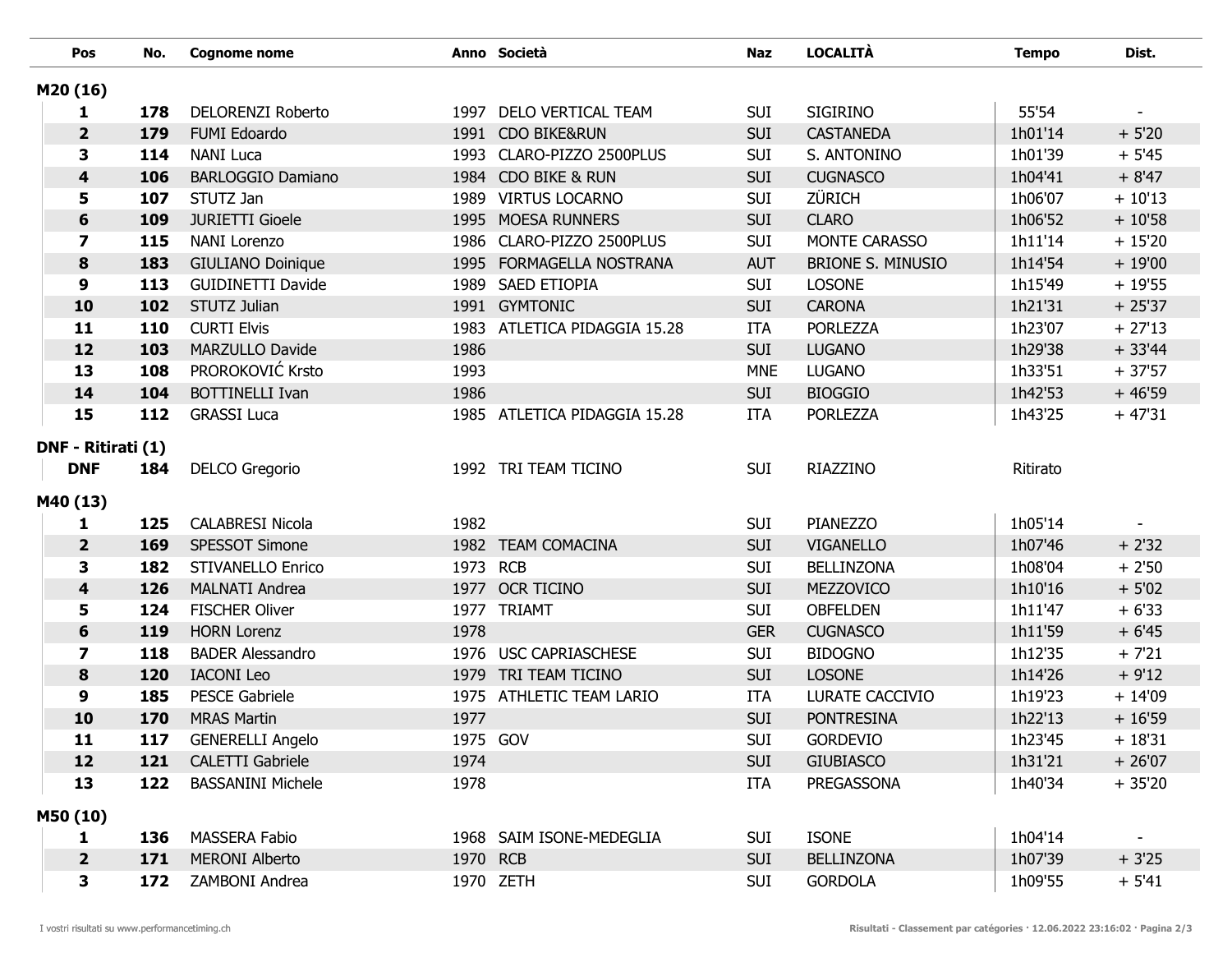| Pos                     | No. | <b>Cognome nome</b>                |          | Anno Società                    | <b>Naz</b> | <b>LOCALITÀ</b>         | <b>Tempo</b> | Dist.                    |
|-------------------------|-----|------------------------------------|----------|---------------------------------|------------|-------------------------|--------------|--------------------------|
| M50 (seguente)          |     |                                    |          |                                 |            |                         |              |                          |
| 4                       | 134 | <b>BOIANI Tiziano</b>              |          | 1971 O-92 PIANO DI MAGADINO     | <b>SUI</b> | <b>CADENAZZO</b>        | 1h10'55      | $+6'41$                  |
| 5                       | 129 | <b>OBERTI Marco</b>                | 1964 RCB |                                 | <b>SUI</b> | <b>BIASCA</b>           | 1h16'56      | $+ 12'42$                |
| 6                       | 180 | <b>FRANCHINI Alberto</b>           | 1964 AFS |                                 | <b>ASM</b> | <b>SORENGO</b>          | 1h17'21      | $+13'07$                 |
| $\overline{\mathbf{z}}$ | 128 | <b>FUSCHETTO Carmine</b>           |          | 1965 MOESA RUNNERS              | <b>SUI</b> | <b>ROVEREDO GR</b>      | 1h22'55      | $+18'41$                 |
| 8                       | 135 | <b>GAUER Hanspeter</b>             | 1967     | <b>BALZNER SCHWIMMCLUB</b>      | <b>SUI</b> | <b>BALZERS</b>          | 1h24'04      | $+19'50$                 |
| $\boldsymbol{9}$        | 131 | MENOZZI Franco                     |          | 1963 O-92 PIANO DI MAGADINO     | <b>SUI</b> | <b>GORDUNO</b>          | 1h28'47      | $+24'33$                 |
| 10                      | 127 | <b>COPPOLA Antonio</b>             | 1963 RCB |                                 | <b>SUI</b> | <b>CLARO</b>            | 1h37'33      | $+33'19$                 |
| M60 (11)                |     |                                    |          |                                 |            |                         |              |                          |
| 1                       | 141 | FRAQUELLI Giancarlo                |          | 1962 USC CAPRIASCHESE           | <b>ITA</b> | CENTRO VALLE INTELVI    | 1h16'17      | $\overline{\phantom{a}}$ |
| $\overline{2}$          | 143 | <b>SCUTTI Antonio</b>              |          | 1955 ATHLETIC TEAM LARIO        | <b>ITA</b> | <b>COMO</b>             | 1h16'37      | $+0'20$                  |
| 3                       | 140 | <b>BRUSORIO Claudio</b>            |          | 1959 SFG BIASCA                 | <b>SUI</b> | <b>LODRINO</b>          | 1h18'21      | $+2'04$                  |
| $\overline{\mathbf{4}}$ | 142 | <b>MURI Giorgio</b>                |          | 1955 MOESA RUNNERS              | <b>SUI</b> | <b>BELLINZONA</b>       | 1h22'36      | $+6'19$                  |
| 5                       | 173 | BRÜSCHWEILER Daniel                | 1959     | <b>LWS SCHAFFHAUSEN</b>         | <b>SUI</b> | <b>SCHAFFHAUSEN</b>     | 1h23'49      | $+7'32$                  |
| $6\phantom{1}6$         | 174 | <b>BORN Pierpaolo</b>              | 1958     |                                 | <b>SUI</b> | <b>BELLINZONA</b>       | 1h24'56      | $+8'39$                  |
| $\overline{\mathbf{z}}$ | 144 | PAWLOWSKI Alessandro               |          | 1960 O-92 PIANO DI MAGADINO     | <b>SUI</b> | <b>RIVERA</b>           | 1h28'44      | $+12'27$                 |
| 8                       | 137 | <b>SESTITO Roy</b>                 | 1962     |                                 | <b>SUI</b> | <b>CASLANO</b>          | 1h41'11      | $+24'54$                 |
| $\boldsymbol{9}$        | 138 | <b>BURGER Philipp</b>              | 1962     |                                 | <b>SUI</b> | <b>ORSELINA</b>         | 1h41'41      | $+25'24$                 |
| 10                      | 139 | <b>PASTA Claudio</b>               | 1960     | <b>FIGINO RUNNER</b>            | <b>SUI</b> | <b>FIGINO</b>           | 1h43'12      | $+26'55$                 |
| 11                      | 181 | <b>LEHMANN Thomas</b>              | 1945 YCA |                                 | <b>SUI</b> | ORSELINA                | 1h53'18      | $+37'01$                 |
|                         |     | <b>WALKING DONNE (WALK_F) (5)</b>  |          |                                 |            |                         |              |                          |
| 1                       | 344 | <b>CAVALLO Mara</b>                | ↑ 1976   |                                 | <b>SUI</b> | <b>GIUBIASCO</b>        | 2h06'25      |                          |
| $\overline{\mathbf{2}}$ | 343 | <b>DEFENDI Elisa</b>               | 1979     |                                 | <b>ITA</b> | <b>GIUBIASCO</b>        | 2h06'27      | $+0'02$                  |
| 3                       | 345 | <b>CAVALLO Erin</b>                | 2013     |                                 | <b>SUI</b> | <b>GIUBIASCO</b>        | 2h16'09      | $+9'44$                  |
| $\overline{\mathbf{4}}$ | 342 | PADÈ Kesia                         | 2013     | <b>INDIVIDUAL FITNESS</b>       | <b>SUI</b> | <b>GIUBIASCO</b>        | 2h16'12      | $+9'47$                  |
| 5                       | 340 | SBICCA PANARELLI Nathalie          | ↑ 1974   |                                 | <b>SUI</b> | <b>GIUBIASCO</b>        | 2h17'21      | $+10'56$                 |
|                         |     | <b>WALKING UOMINI (WALK_M) (3)</b> |          |                                 |            |                         |              |                          |
| 1                       | 347 | <b>VOLLMEIER Camillo</b>           | 1960     |                                 | <b>SUI</b> | <b>CADRO</b>            | 1h44'32      |                          |
| $\overline{\mathbf{2}}$ | 346 | PADÈ Maurizio                      | 1976     |                                 | <b>SUI</b> | <b>GIUBIASCO</b>        | 2h16'09      | $+31'37$                 |
| 3                       | 341 | SPOTO Francesco                    |          | 1964 A.S.D. NORDIC WALKING ETNA | <b>SUI</b> | <b>VUFFLENS-CHÂTEAU</b> | 2h17'16      | $+32'44$                 |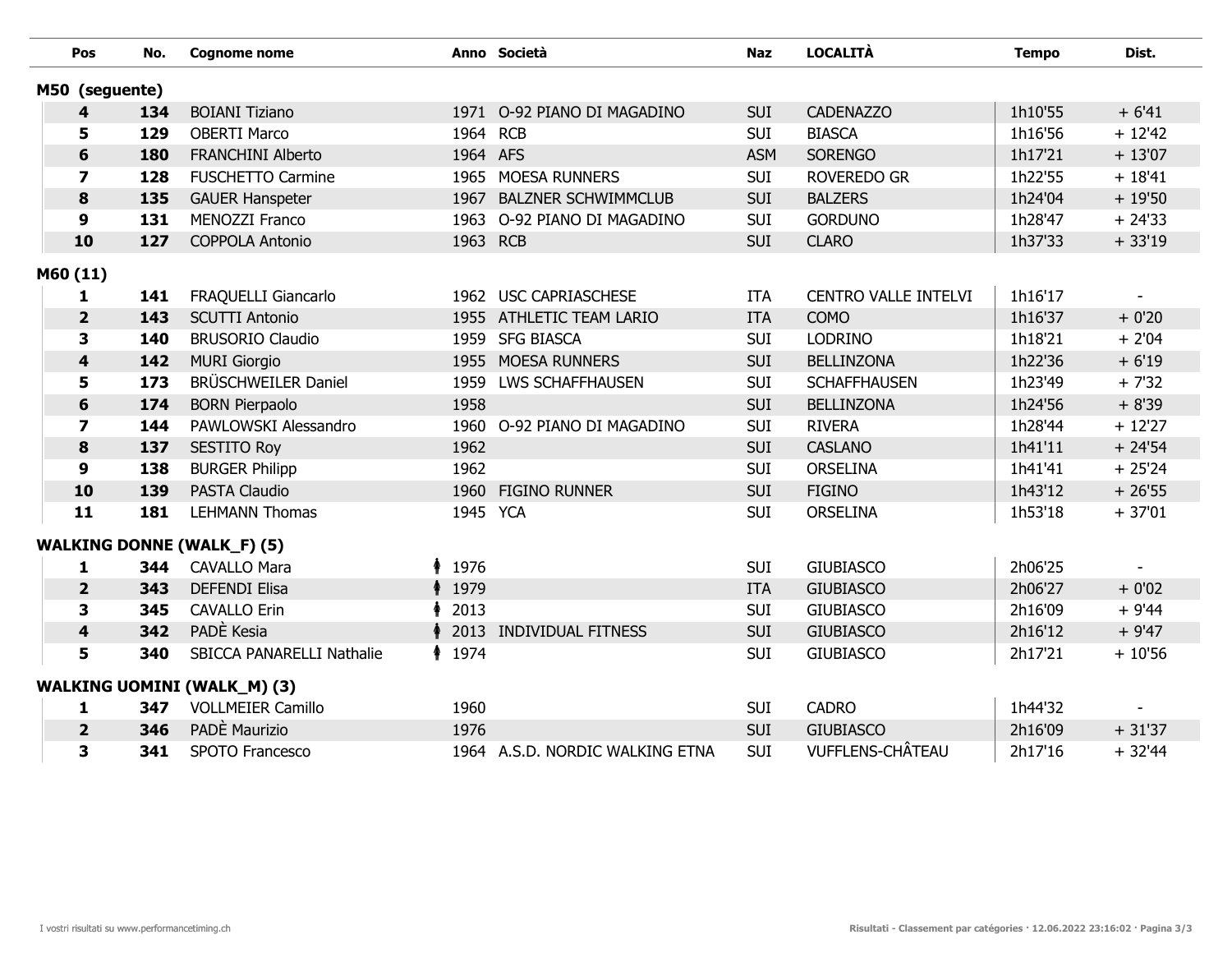## Orselina-Cimetta

Società Podistica Locarnese · dimanche, 12 juin 2022





Risultati - Scratch **donne** · 1 pagina

| Pos                     | No. | <b>Cognome nome</b>           |          | Anno Società                  | <b>Naz</b> | <b>LOCALITÀ</b>   | <b>Tempo</b> | Dist.     |
|-------------------------|-----|-------------------------------|----------|-------------------------------|------------|-------------------|--------------|-----------|
| $\mathbf{1}$            | 151 | <b>STAMPANONI Paola</b>       |          | 1985 GAB BELLINZONA           | <b>SUI</b> | <b>BIGORIO</b>    | 1h03'33      |           |
| $\overline{2}$          | 111 | <b>VOLLMEIER Paola</b>        | 1967     | <b>SAM MASSAGNO</b>           | SUI        | <b>CADRO</b>      | 1h11'16      | $+ 7'43$  |
| 3                       | 160 | <b>TUNESI Melanie</b>         |          | 1976 DELO VERTICAL TEAM       | <b>SUI</b> | <b>GORDOLA</b>    | 1h11'43      | $+8'10$   |
| 4                       | 176 | <b>SERAFINI Susanna</b>       | 1974 RCB |                               | <b>ITA</b> | <b>BELLINZONA</b> | 1h13'11      | $+9'38$   |
| 5                       | 166 | <b>BRAGAGNOLO Jeannette</b>   |          | 1971 GAB BELLINZONA           | <b>SUI</b> | S. ANTONINO       | 1h14'45      | $+ 11'12$ |
| 6                       | 150 | <b>BARLOGGIO-LUPATINI Ste</b> | 1983     | CDO BIKE & RUN                | <b>SUI</b> | <b>CUGNASCO</b>   | 1h17'02      | $+13'29$  |
| $\overline{\mathbf{z}}$ | 158 | <b>SCANZIANI Sofia</b>        | 1973 RCB |                               | <b>SUI</b> | <b>BELLINZONA</b> | 1h17'42      | $+14'09$  |
| 8                       | 177 | PUGNI-PEDROTTI Chiara         |          | 1970 SCI CLUB LOSONE          | <b>SUI</b> | 6616 LOSONE       | 1h20'40      | $+17'07$  |
| 9                       | 155 | <b>HOESLI BONETTI Ivana</b>   |          | 1974 FRECCE GIALLE MALCANTONE | <b>SUI</b> | MIGLIEGLIA        | 1h24'11      | $+20'38$  |
| 10                      | 175 | APOSTOLO Valeria              | 1987     | SPORT PROJECT VCO             | <b>ITA</b> | <b>CANNOBIO</b>   | 1h25'02      | $+21'29$  |
| 11                      | 149 | <b>QUARANTINI Sara</b>        | 1989     | <b>RCB</b>                    | <b>SUI</b> | <b>VIGANELLO</b>  | 1h25'55      | $+22'22$  |
| 12                      | 156 | <b>LUPATINI Monica</b>        | 1974     | CDO BIKE & RUN                | <b>SUI</b> | <b>CUGNASCO</b>   | 1h26'11      | $+22'38$  |
| 13                      | 163 | <b>WANGLER Katharina</b>      | 1967     | <b>RCB</b>                    | <b>SUI</b> | <b>GORDUNO</b>    | 1h27'21      | $+23'48$  |
| 14                      | 154 | <b>SCHOLZ Claudia</b>         | 1976     | <b>RCB</b>                    | <b>SUI</b> | <b>LOSONE</b>     | 1h27'40      | $+24'07$  |
| 15                      | 161 | PERAZZI Elena                 |          | 1978 ATHLETIC TEAM LARIO      | <b>ITA</b> | MONTANO LUCINO    | 1h30'45      | $+27'12$  |
| 16                      | 153 | <b>BERNASCONI-HAUKE Ales</b>  |          | 1973 MÖVAT                    | <b>SUI</b> | <b>GUDO</b>       | 1h30'58      | $+27'25$  |
| 17                      | 157 | <b>CONRAD Barbara</b>         |          | 1977 NÜMM                     | <b>SUI</b> | <b>BELLINZONA</b> | 1h32'39      | $+29'06$  |
| 18                      | 159 | <b>FRANCISCI Janet</b>        | 1975     | <b>SAM MASSAGNO</b>           | <b>SUI</b> | <b>MAGLIASO</b>   | 1h33'23      | $+29'50$  |
| 19                      | 165 | <b>RUCKSTUHL Maria Luise</b>  |          | 1966 SWISS MARATHONIS TEAM    | <b>SUI</b> | <b>ALTBÜRON</b>   | 1h35'25      | $+31'52$  |
| 20                      | 168 | <b>SOLDINI Maria</b>          | 1952 RCB |                               | <b>SUI</b> | <b>CANOBBIO</b>   | 1h36'23      | $+32'50$  |
| 21                      | 152 | <b>PUCKAITE Agne</b>          | 1982     |                               | LTU        | <b>ASCONA</b>     | 1h36'47      | $+33'14$  |
| 22                      | 148 | <b>HAUKE Gilda</b>            |          | 2003 MÖVAT                    | <b>SUI</b> | <b>GUDO</b>       | 1h38'16      | $+34'43$  |
| 23                      | 162 | <b>DUC Regula</b>             | 1960     |                               | <b>SUI</b> | <b>CHERMIGNON</b> | 1h39'13      | $+35'40$  |
| 24                      | 167 | <b>BOLIS Carla</b>            | 1959     | O-92 PIANO DI MAGADINO        | <b>SUI</b> | <b>CAMORINO</b>   | 1h42'17      | $+38'44$  |
| 25                      | 147 | <b>CONZA Lisa</b>             |          | 1983 SAM MASSAGNO             | <b>SUI</b> | <b>RIVERA</b>     | 1h49'28      | $+45'55$  |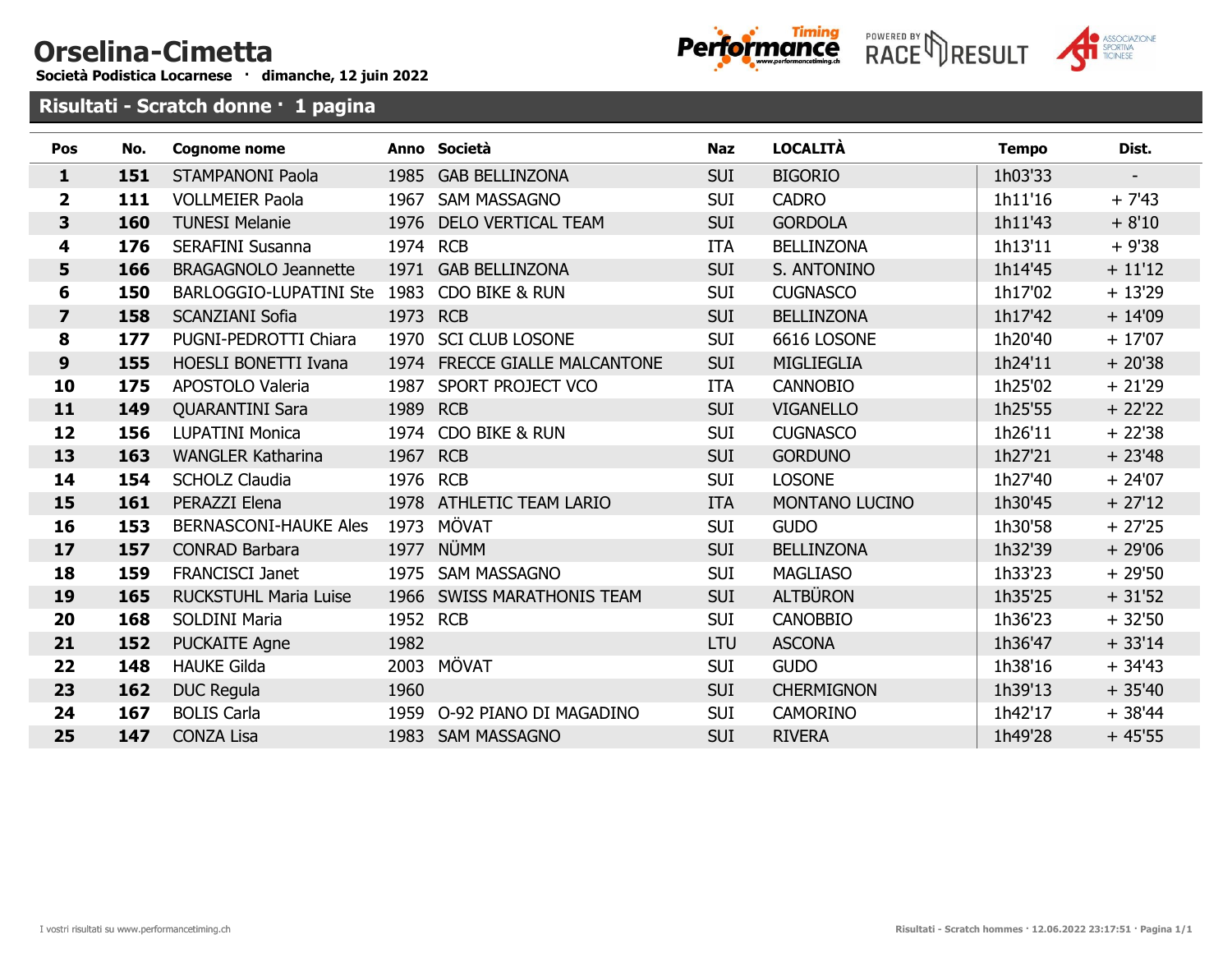## Orselina-Cimetta

Società Podistica Locarnese · dimanche, 12 juin 2022





Risultati - Scratch **Uomini** · 2 pagine

| Pos                     | No. | <b>Cognome nome</b>        |          | Anno Società                | <b>Naz</b> | <b>LOCALITÀ</b>             | <b>Tempo</b> | Dist.          |
|-------------------------|-----|----------------------------|----------|-----------------------------|------------|-----------------------------|--------------|----------------|
| $\mathbf{1}$            | 178 | <b>DELORENZI Roberto</b>   |          | 1997 DELO VERTICAL TEAM     | <b>SUI</b> | <b>SIGIRINO</b>             | 55'54        | $\blacksquare$ |
| $\overline{\mathbf{2}}$ | 179 | FUMI Edoardo               |          | 1991 CDO BIKE&RUN           | <b>SUI</b> | <b>CASTANEDA</b>            | 1h01'14      | $+5'20$        |
| $\overline{\mathbf{3}}$ | 114 | <b>NANI Luca</b>           |          | 1993 CLARO-PIZZO 2500PLUS   | <b>SUI</b> | S. ANTONINO                 | 1h01'39      | $+5'45$        |
| 4                       | 136 | <b>MASSERA Fabio</b>       |          | 1968 SAIM ISONE-MEDEGLIA    | <b>SUI</b> | <b>ISONE</b>                | 1h04'14      | $+8'20$        |
| 5                       | 106 | <b>BARLOGGIO Damiano</b>   |          | 1984 CDO BIKE & RUN         | <b>SUI</b> | <b>CUGNASCO</b>             | 1h04'41      | $+8'47$        |
| $6\phantom{1}$          | 125 | <b>CALABRESI Nicola</b>    | 1982     |                             | <b>SUI</b> | PIANEZZO                    | 1h05'14      | $+9'20$        |
| $\overline{\mathbf{z}}$ | 107 | STUTZ Jan                  |          | 1989 VIRTUS LOCARNO         | <b>SUI</b> | <b>ZÜRICH</b>               | 1h06'07      | $+10'13$       |
| $\pmb{8}$               | 109 | <b>JURIETTI Gioele</b>     |          | 1995 MOESA RUNNERS          | <b>SUI</b> | <b>CLARO</b>                | 1h06'52      | $+10'58$       |
| $\boldsymbol{9}$        | 171 | <b>MERONI Alberto</b>      | 1970 RCB |                             | <b>SUI</b> | <b>BELLINZONA</b>           | 1h07'39      | $+11'45$       |
| 10                      | 169 | SPESSOT Simone             |          | 1982 TEAM COMACINA          | <b>SUI</b> | <b>VIGANELLO</b>            | 1h07'46      | $+11'52$       |
| 11                      | 182 | <b>STIVANELLO Enrico</b>   | 1973 RCB |                             | <b>SUI</b> | <b>BELLINZONA</b>           | 1h08'04      | $+12'10$       |
| 12                      | 172 | ZAMBONI Andrea             |          | 1970 ZETH                   | <b>SUI</b> | <b>GORDOLA</b>              | 1h09'55      | $+ 14'01$      |
| 13                      | 126 | <b>MALNATI Andrea</b>      |          | 1977 OCR TICINO             | <b>SUI</b> | MEZZOVICO                   | 1h10'16      | $+ 14'22$      |
| 14                      | 134 | <b>BOIANI Tiziano</b>      |          | 1971 O-92 PIANO DI MAGADINO | <b>SUI</b> | <b>CADENAZZO</b>            | 1h10'55      | $+15'01$       |
| 15                      | 115 | <b>NANI Lorenzo</b>        |          | 1986 CLARO-PIZZO 2500PLUS   | <b>SUI</b> | MONTE CARASSO               | 1h11'14      | $+15'20$       |
| 16                      | 124 | <b>FISCHER Oliver</b>      |          | 1977 TRIAMT                 | <b>SUI</b> | <b>OBFELDEN</b>             | 1h11'47      | $+15'53$       |
| 17                      | 119 | <b>HORN Lorenz</b>         | 1978     |                             | <b>GER</b> | <b>CUGNASCO</b>             | 1h11'59      | $+16'05$       |
| 18                      | 118 | <b>BADER Alessandro</b>    |          | 1976 USC CAPRIASCHESE       | <b>SUI</b> | <b>BIDOGNO</b>              | 1h12'35      | $+16'41$       |
| 19                      | 146 | ROVIRA Riccardo            |          | 2004 ATLETICA MENDRISIOTTO  | <b>SUI</b> | <b>MENDRISIO</b>            | 1h13'52      | $+17'58$       |
| 20                      | 120 | <b>IACONI</b> Leo          |          | 1979 TRI TEAM TICINO        | <b>SUI</b> | <b>LOSONE</b>               | 1h14'26      | $+18'32$       |
| 21                      | 183 | <b>GIULIANO Doinique</b>   |          | 1995 FORMAGELLA NOSTRANA    | <b>AUT</b> | <b>BRIONE S. MINUSIO</b>    | 1h14'54      | $+19'00$       |
| 22                      | 113 | <b>GUIDINETTI Davide</b>   |          | 1989 SAED ETIOPIA           | <b>SUI</b> | <b>LOSONE</b>               | 1h15'49      | $+19'55$       |
| 23                      | 141 | <b>FRAQUELLI Giancarlo</b> |          | 1962 USC CAPRIASCHESE       | <b>ITA</b> | <b>CENTRO VALLE INTELVI</b> | 1h16'17      | $+20'23$       |
| 24                      | 143 | <b>SCUTTI Antonio</b>      |          | 1955 ATHLETIC TEAM LARIO    | <b>ITA</b> | COMO                        | 1h16'37      | $+20'43$       |
| 25                      | 129 | <b>OBERTI Marco</b>        | 1964 RCB |                             | <b>SUI</b> | <b>BIASCA</b>               | 1h16'56      | $+21'02$       |
| 26                      | 180 | <b>FRANCHINI Alberto</b>   | 1964 AFS |                             | <b>ASM</b> | <b>SORENGO</b>              | 1h17'21      | $+21'27$       |
| 27                      | 140 | <b>BRUSORIO Claudio</b>    |          | 1959 SFG BIASCA             | <b>SUI</b> | <b>LODRINO</b>              | 1h18'21      | $+22'27$       |
| 28                      | 185 | <b>PESCE Gabriele</b>      |          | 1975 ATHLETIC TEAM LARIO    | <b>ITA</b> | LURATE CACCIVIO             | 1h19'23      | $+23'29$       |
| 29                      | 102 | <b>STUTZ Julian</b>        |          | 1991 GYMTONIC               | <b>SUI</b> | <b>CARONA</b>               | 1h21'31      | $+25'37$       |
| 30                      | 170 | <b>MRAS Martin</b>         | 1977     |                             | <b>SUI</b> | <b>PONTRESINA</b>           | 1h22'13      | $+26'19$       |
| 31                      | 142 | <b>MURI Giorgio</b>        |          | 1955 MOESA RUNNERS          | <b>SUI</b> | <b>BELLINZONA</b>           | 1h22'36      | $+26'42$       |